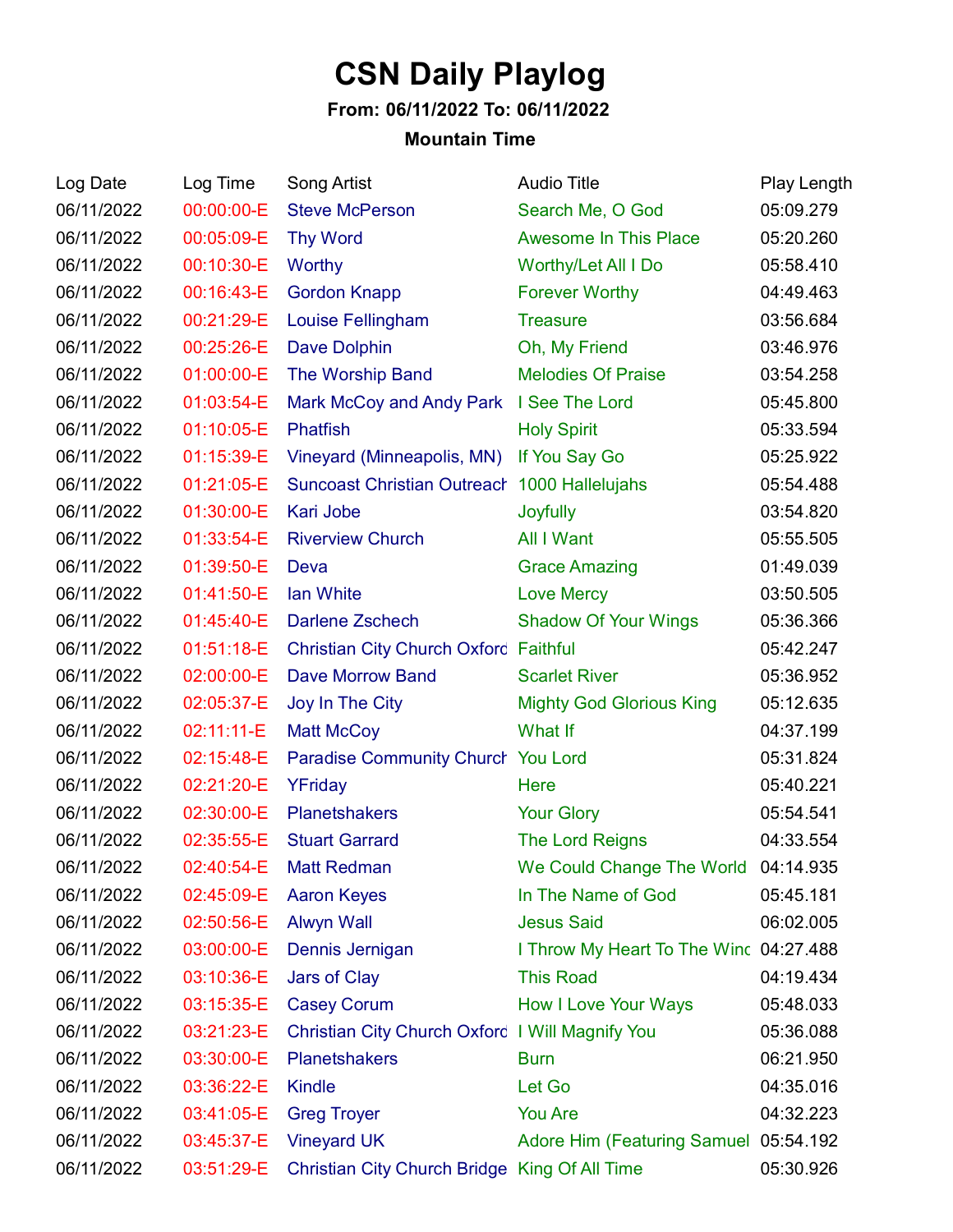| 06/11/2022 | 04:00:00-E | <b>Planetshakers</b>                            | <b>Now And Forever</b>                                             | 05:46.956 |
|------------|------------|-------------------------------------------------|--------------------------------------------------------------------|-----------|
| 06/11/2022 | 04:05:48-E | <b>Andrew Ironside</b>                          | Generations                                                        | 05:28.983 |
| 06/11/2022 | 04:11:38-E | <b>Christian City Church Ryde</b>               | <b>Eternity</b>                                                    | 05:17.763 |
| 06/11/2022 | 04:16:57-E | <b>Unknown Artist</b>                           | The Words Of Life                                                  | 04:20.288 |
| 06/11/2022 | 04:21:18-E | <b>Jamie Hill</b>                               | <b>Lord I Receive Your Love</b>                                    | 05:39.089 |
| 06/11/2022 | 04:30:00-E | Victory Christian Center Of E Live For You      |                                                                    | 05:28.081 |
| 06/11/2022 | 04:35:28-E | <b>Surf City Christian Church</b>               | <b>Wounded For Me</b>                                              | 05:30.192 |
| 06/11/2022 | 04:41:18-E | <b>Cheri Keaggy</b>                             | <b>His Banner Over Me</b>                                          | 04:44.346 |
| 06/11/2022 | 04:46:04-E | <b>Christian City Church Ryde</b>               | <b>Into Your Presence</b>                                          | 06:06.090 |
| 06/11/2022 | 04:52:06-E | <b>Elevation Worship</b>                        | <b>The Church</b>                                                  | 04:54.887 |
| 06/11/2022 | 05:00:00-E | <b>Julia Grace</b>                              | <b>Everything That Has Breath</b>                                  | 05:28.016 |
| 06/11/2022 | 05:05:26-E | Vineyard                                        | <b>Only The Blood</b>                                              | 04:37.094 |
| 06/11/2022 | 05:10:46-E | <b>Casting Crowns</b>                           | <b>Father Spirit Jesus</b>                                         | 04:59.350 |
| 06/11/2022 | 05:15:47-E | Christian City Church Oxford I Will Magnify You |                                                                    | 05:36.088 |
| 06/11/2022 | 05:21:23-E | <b>Jeff Searles</b>                             | Draw Near To Me                                                    | 05:37.087 |
| 06/11/2022 | 05:29:30-E | <b>Casey Corum</b>                              | <b>My Great Redeemer</b>                                           | 05:02.826 |
| 06/11/2022 | 05:34:34-E | Dave Morrow Band and Calv Holy God              |                                                                    | 05:42.607 |
| 06/11/2022 | 05:40:41-E | <b>Majesty</b>                                  | Lord We Love You                                                   | 04:32.040 |
| 06/11/2022 | 05:45:13-E | <b>Chris Tomlin</b>                             | <b>All To Us</b>                                                   | 06:00.741 |
| 06/11/2022 | 05:51:13-E | <b>Vineyard Inland</b>                          | <b>All I Need</b>                                                  | 05:46.890 |
| 06/11/2022 | 19:00:00-E | <b>Trent Vineyard</b>                           | I Will Hold On                                                     | 03:44.488 |
| 06/11/2022 | 19:03:43-E | <b>Vineyard Nashville</b>                       | <b>Holy Father</b>                                                 | 05:38.201 |
| 06/11/2022 | 19:09:39-E | <b>Surf City Christian Church</b>               | <b>Wounded For Me</b>                                              | 05:30.192 |
| 06/11/2022 | 19:15:09-E | <b>Paul Oakley</b>                              | This Is For You                                                    | 05:59.183 |
| 06/11/2022 | 19:21:09-E | <b>Jeffrey B Scott</b>                          | <b>Cry For Mercy</b>                                               | 05:50.819 |
| 06/11/2022 | 19:30:00-E | <b>Shane Rootes</b>                             | The Dream                                                          | 05:32.152 |
| 06/11/2022 | 19:35:32-E | <b>Matt Redman</b>                              | Your Love O Lord (Highest)                                         | 05:51.807 |
| 06/11/2022 | 19:41:24-E | Christian City Church Oxford Holy Spirit        |                                                                    | 05:04.753 |
| 06/11/2022 | 19:46:37-E | <b>Planetshakers</b>                            | <b>Even Greater</b>                                                | 05:45.276 |
| 06/11/2022 | 19:52:23-E | Victory Christian Center Of E There's A Place   |                                                                    | 04:36.440 |
| 06/11/2022 | 20:00:00-E | <b>Brooke Fraser Ligertwood</b>                 | Hosanna                                                            | 05:45.927 |
| 06/11/2022 | 20:05:50-E | <b>Phatfish</b>                                 | <b>Stepping Out</b>                                                | 05:51.204 |
| 06/11/2022 | 20:11:42-E | <b>Noel Richards</b>                            | You Are My Passion                                                 | 04:37.873 |
| 06/11/2022 | 20:16:27-E | <b>Beth Couslon</b>                             | This Is Our God                                                    | 05:40.856 |
| 06/11/2022 | 20:22:07-E | <b>Kate Miner</b>                               | Song In My Heart                                                   | 04:52.465 |
| 06/11/2022 | 20:30:00-E |                                                 | The King's Centre (Aldersho I Will Come To The Waters (A 04:17.102 |           |
| 06/11/2022 | 20:34:17-E | <b>Vineyard New Zealand</b>                     | Song From The Heart                                                | 04:50.039 |
| 06/11/2022 | 20:39:07-E | Prayers & Worship                               | Will Wait On You                                                   | 04:36.446 |
| 06/11/2022 | 20:43:54-E | <b>Robin Mark</b>                               | <b>Time After Time</b>                                             | 02:46.059 |
| 06/11/2022 | 20:46:41-E | New Life Church                                 | This Is Our God                                                    | 05:35.927 |
| 06/11/2022 | 20:52:17-E | Re:Zound                                        | <b>Holy Holy</b>                                                   | 04:43.823 |